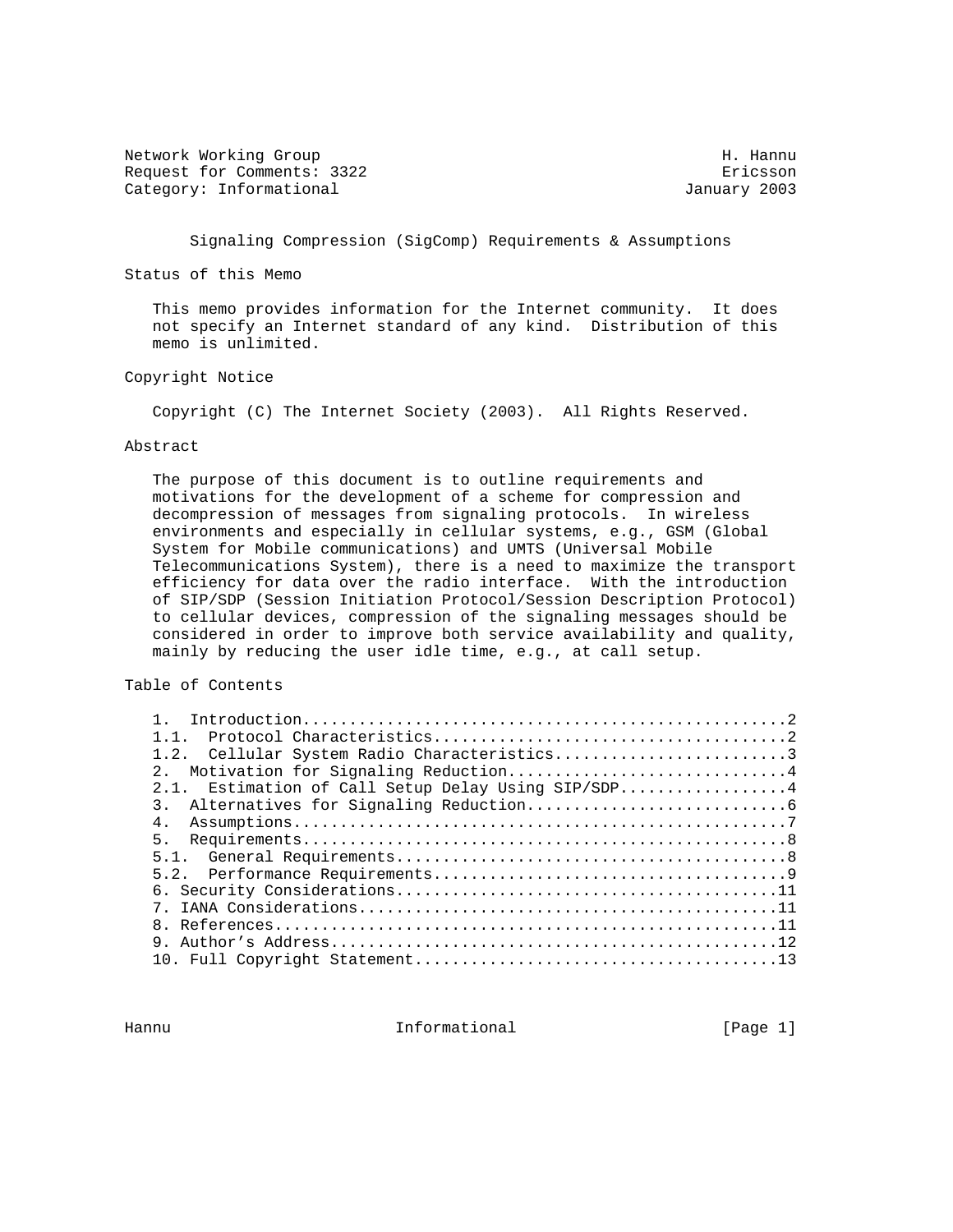# 1. Introduction

 In wireless environments, and especially in cellular systems, such as GSM/GPRS, there is a need to maximize the transport efficiency of data over the radio interface. The radio spectrum is rather expensive and must be carefully used. Therefore, the cellular systems must support a sufficient number of users to make them economically feasible. Thus, there is a limitation in the per user bandwidth.

 Compressing the headers of the network and transport protocols used for carrying user data is one way to make more efficient use of the scarce radio resources [ROHC]. However, compression of the messages from signaling protocols, such as SIP/SDP, should also be considered to increase the radio resource usage even further. Compression will also improve the service quality by reducing the user idle time at e.g., call setup. When IP is used end-to-end, new applications, such as streaming, will be brought to tiny end-hosts, such as cellular devices. This will introduce additional traffic in cellular systems. Compression of signaling messages, such as RTSP [RTSP], should also be considered to improve both the service availability and quality.

 New services with their corresponding signaling protocols make it reasonable to consider a scheme that is generic. The scheme should be generic in the meaning that the scheme can efficiently be applied to arbitrary protocols with certain characteristics, such as the ASCII based protocols SIP and RTSP.

1.1. Protocol Characteristics

 The following application signaling protocols are examples of protocols that are expected to be commonly used in the future. Some of their characteristics are described below.

1.1.1 SIP

 The Session Initiation Protocol [SIP] is an application layer protocol for establishing, modifying and terminating multimedia sessions or calls. These sessions include Internet multimedia conferences, Internet telephony and similar applications. SIP can be used over either TCP [TCP] or UDP [UDP]. SIP is a text based protocol, using ISO 10646 in UTF-8 encoding.

Hannu **Informational Informational Informational Example 1**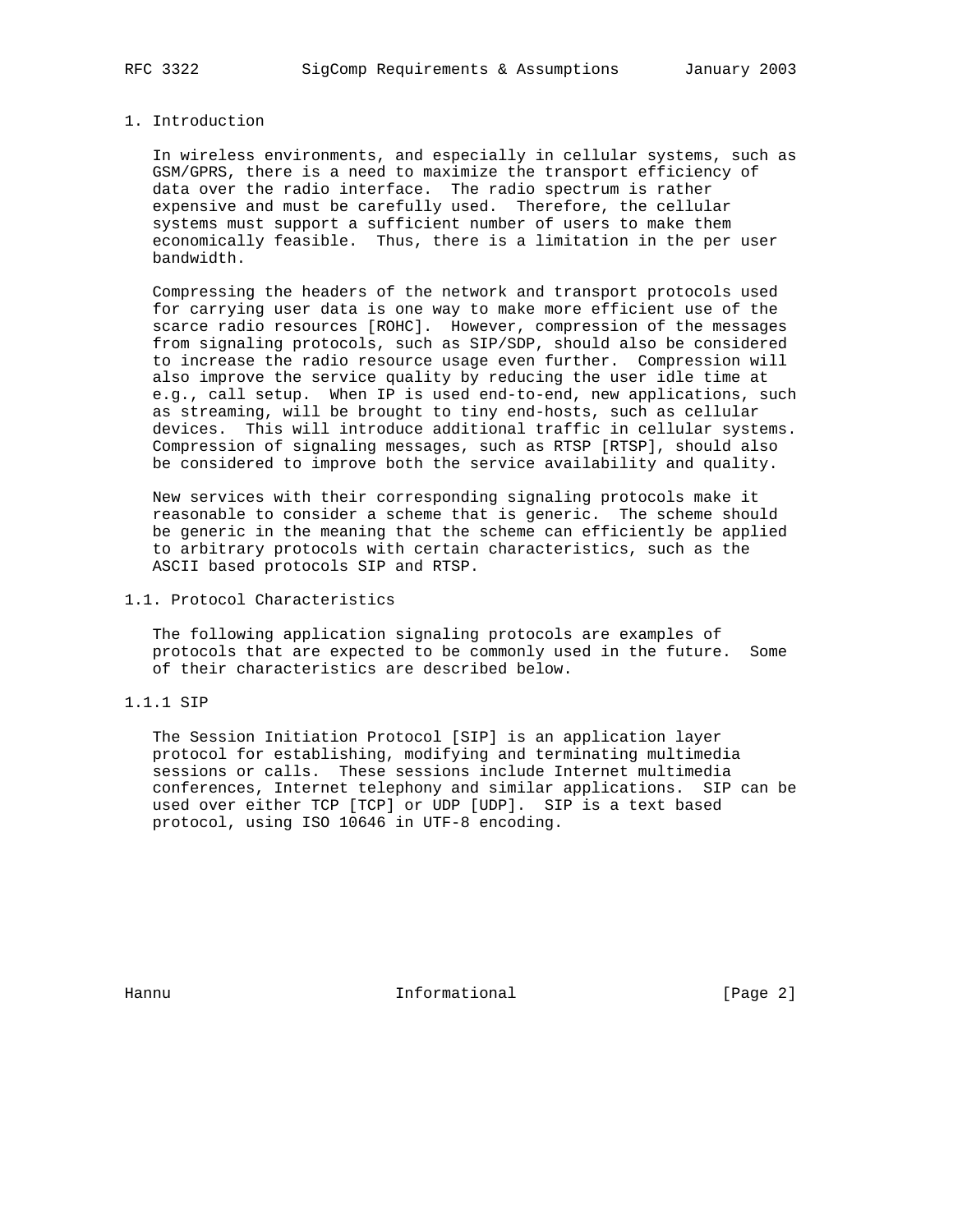## 1.1.2 SDP

 The Session Description Protocol [SDP] is used to advertise multimedia conferences and communicate conference addresses and conference tool specific information. It is also used for general real-time multimedia session description purposes. SDP is carried in the message body of SIP and RTSP messages. SDP is text based using the ISO 10646 character set in UTF-8 encoding.

#### 1.1.3 RTSP

 The Real Time Streaming Protocol [RTSP] is an application level protocol for controlling the delivery of data with real-time properties, such as audio and video. RTSP may use UDP or TCP (or other) as a transport protocol. RTSP is text based using the ISO 10646 character set in UTF-8 encoding.

1.1.4 Protocol Similarities

 The above protocols have many similarities. These similarities will have implications on solutions to the problems they create in conjunction with e.g., cellular radio access. The similarities include:

- Requests and reply characteristics. When a sender sends a request, it stays idle until it has received a response. Hence, it typically takes a number of round trip times to conclude e.g., a SIP session.
- They are ASCII based.
- They are generous in size in order to provide the necessary information to the session participants.
- SIP and RTSP share many common header field names, methods and status codes. The traffic patterns are also similar. The signaling is carried out primarily under the set up phase. For SIP, this means that the majority of the signaling is carried out to set up a phone call or multimedia session. For RTSP, the majority of the signaling is done before the transmission of application data.
- 1.2. Cellular System Radio Characteristics

 Partly to enable high utilization of cellular systems, and partly due to the unreliable nature of the radio media, cellular links have characteristics that differ somewhat from a typical fixed link, e.g.,

Hannu **Informational Informational** [Page 3]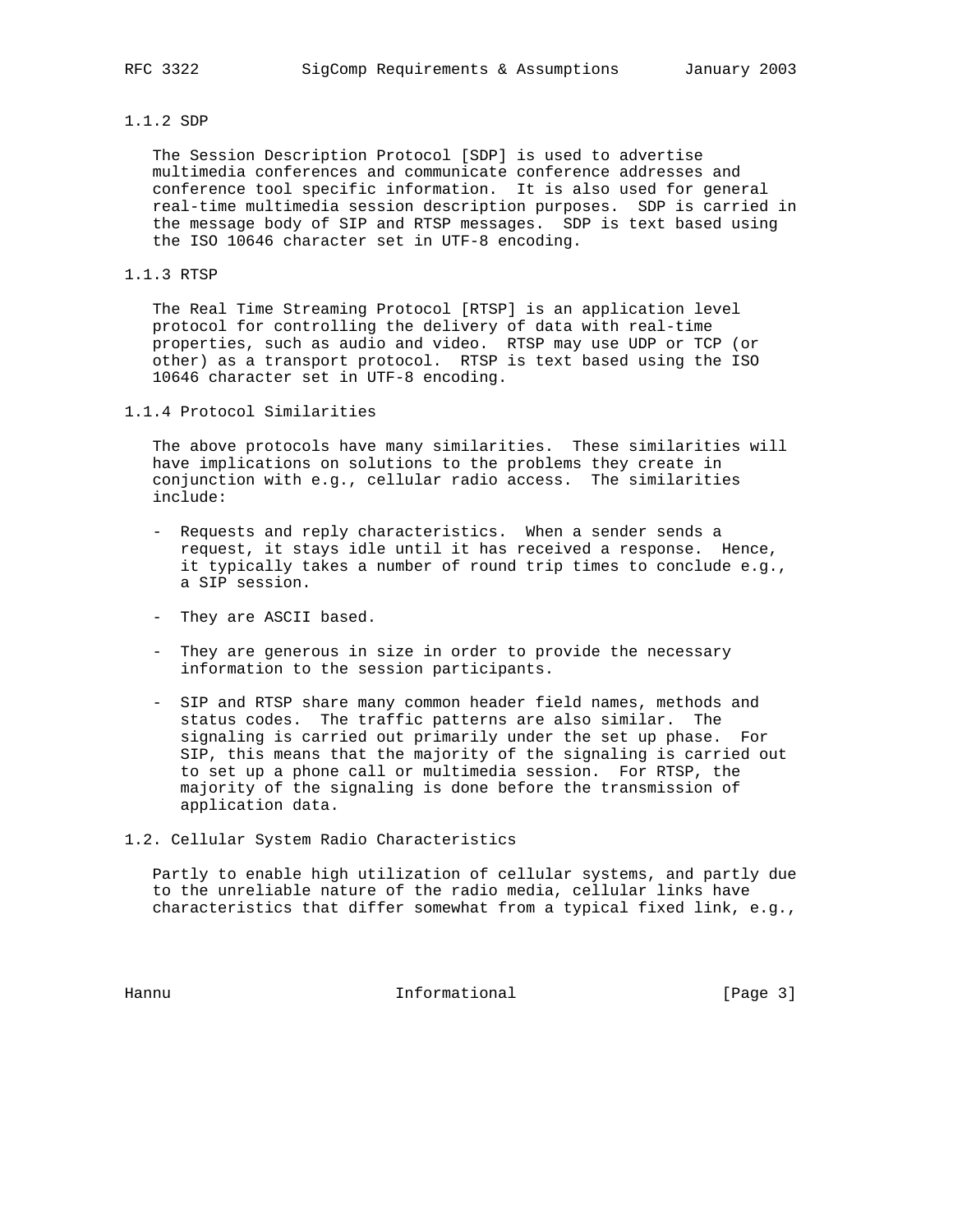copper or fiber. The most important characteristics are the lossy behavior of cellular links and the large round trip times.

 The quality in a radio system typically changes from one radio frame to another due to fading in the radio channel. Due to the nature of the radio media and interference from other radio users, the average bit error rate (BER) can be 10e-3 with a variation roughly between 10e-2 to 10e-4. To be able to use the radio media with its error characteristics, methods such as forward error correction (FEC) and interleaving are used. If these methods were not used, the BER of a cellular radio channel would be around 10 %. Thus, radio links are, by nature, error prone. The final packet loss rate may be further reduced by applying low level retransmissions (ARQ) over the radio channel; however, this trades decreased packet loss rate for a larger delay. By applying methods to decrease BER, the system delay is increased. In some cellular systems, the algorithmic channel round trip delay is in the order of 80 ms. Other sources of delays are DSP-processing, node-internal delay and transmission. A general value for the RTT is difficult to state, but it might be as high as 200 ms.

 For cellular systems it is of vital importance to have a sufficient number of users per cell; otherwise the system cost would prohibit deployment. It is crucial to use the existing bandwidth carefully; hence the average user bit rate is typically relatively low compared to the average user bit rate in wired line systems. This is especially important for mass market services like voice.

2. Motivation for Signaling Reduction

 The need for solving the problems caused by the signaling protocol messages is exemplified in this chapter by looking at a typical SIP/SDP Call Setup sequence over a narrow band channel.

2.1 Estimation of Call Setup Delay Using SIP/SDP

 Figure 2.1 shows an example of SIP signaling between two termination points with a wireless link between, and the resulting delay under certain system assumptions.

 It should be noted that the used figures represent a very narrow band link. E.g., a WCDMA system can provide maximum bit rates up to 2 Mbits/s in ideal conditions, but that means one single user would consume all radio resources in the cell. For a mass market service such as voice, it is always crucial to reduce the bandwidth requirements for each user.

Hannu **Informational Informational Informational I**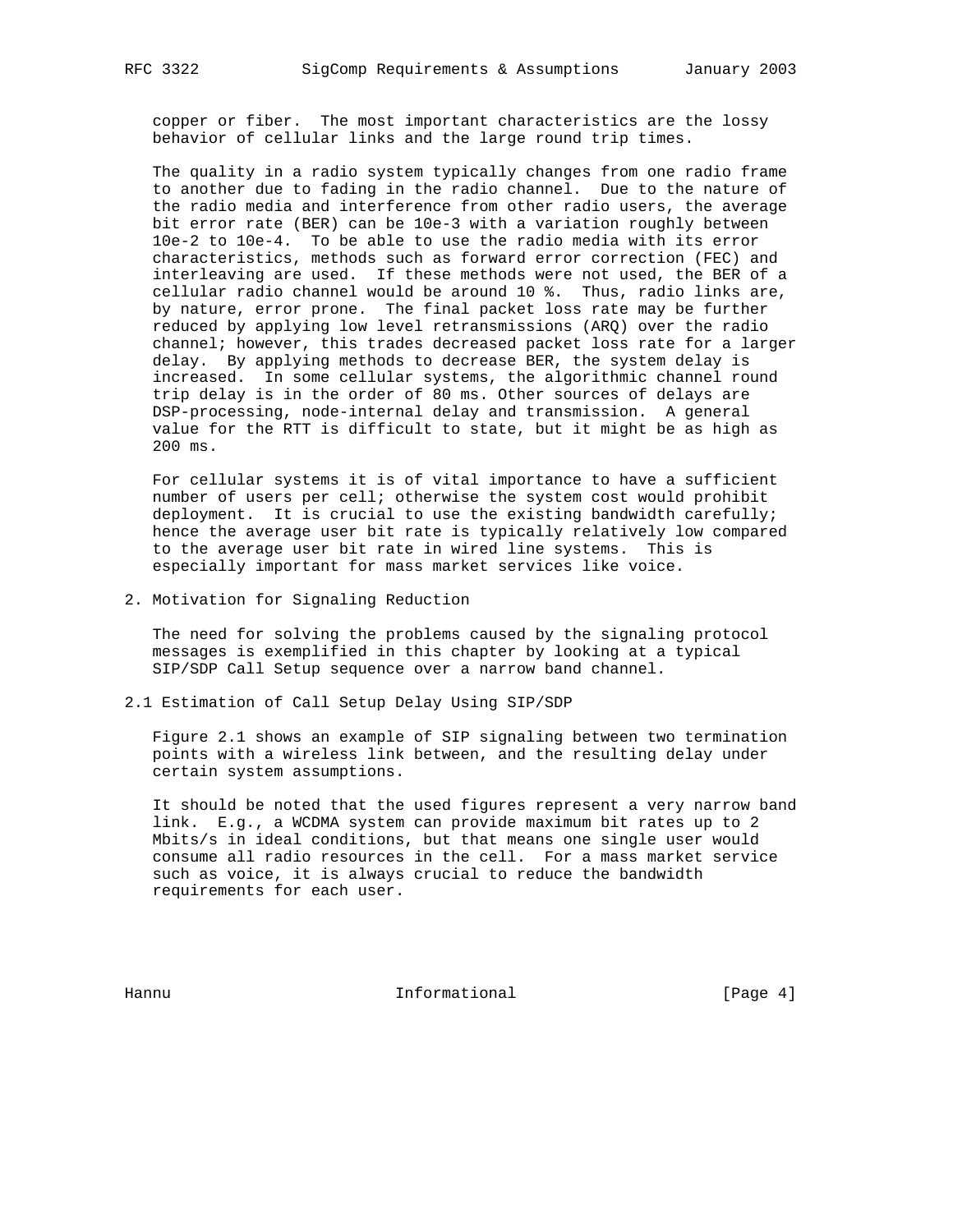| Client                                                                     | Network-Proxy Size [bytes] Time [ms] |                  |                    |
|----------------------------------------------------------------------------|--------------------------------------|------------------|--------------------|
| ---------- INVITE --------->                                               |                                      |                  | 620 517+70=587     |
| <-- 183 Session progress ---                                               |                                      |                  | $500$ $417+70=487$ |
| ---------- PRACK ---------->                                               |                                      | 250              | $208 + 70 = 278$   |
| $\leftarrow \leftarrow \leftarrow -200 \text{ OK}$ (PRACK) $---$           |                                      |                  | $300$ $250+70=320$ |
| $\langle \ldots \ldots$ RSVP and SM $\ldots \ldots \rangle$                |                                      |                  |                    |
| ---------- COMET ---------->                                               |                                      |                  | 620 517+70=587     |
| $\leftarrow \leftarrow \leftarrow -200 \text{ OK}$ (COMET) $---$           |                                      | 450              |                    |
| <------ 180 Ringing --------                                               |                                      | $+$              | 230 567+70=637     |
| ---------- PRACK ---------->                                               |                                      | 250              | $208 + 70 = 278$   |
| $\leftarrow \leftarrow \leftarrow \leftarrow 200 \text{ OK}$ (PRACK) $---$ |                                      | 300              |                    |
| $\leftarrow$ -------- 200 OK ----------                                    |                                      | $+$<br>450 — 150 | $625+70=695$       |
| ----------- ACK ----------->                                               |                                      | 230              | $192 + 70 = 262$   |

 Figure 2.1. SIP signaling delays assuming a link speed of 9600 bits/sec and a RTT of 140 ms.

The one way delay is calculated according to the following equation:

 OneWayDelay = MessageSize[bits]/LinkSpeed[bits/sec] + RTT[sec]/2 (eq. 1)

The following values have been used:

 $RTT/2$ : 70 ms LinkSpeed 9.6 kbps

 The delay formula is based on an approximation of a WCDMA radio access method for speech services. The approximation is rather crude. For instance, delays caused by possible retransmissions due to errors are ignored. Further, these calculations also assume that there is only one cellular link in the path and take delays in an eventual intermediate IP-network into account. Even if this approximation is crude, it is still sufficient to provide representative numbers and enable comparisons. The message size given in Figure 2.1, is typical for a SIP/SDP call setup sequence.

Hannu **Informational Informational Informational** [Page 5]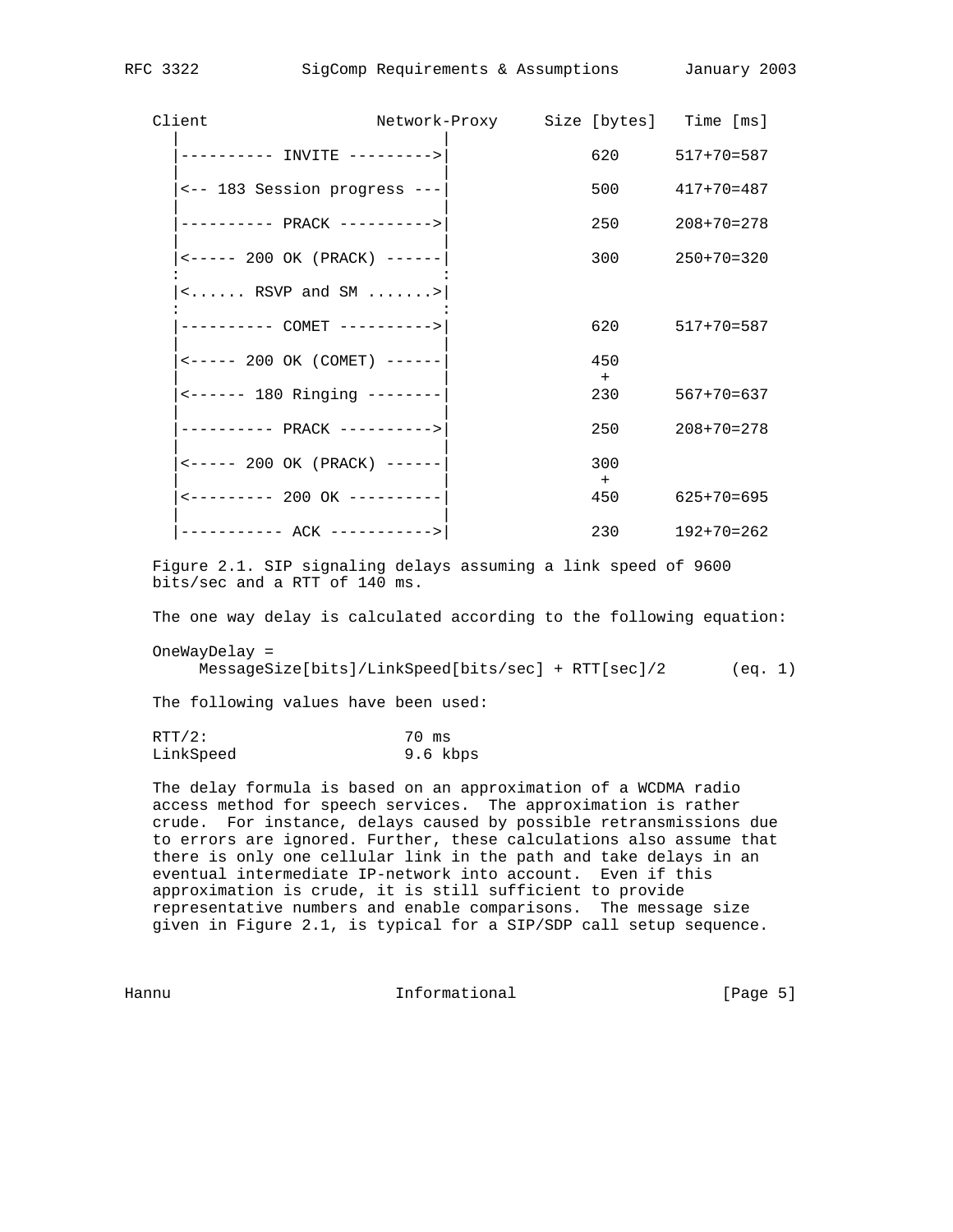#### 2.1.1 Delay Results

 Applying equation 1 to each SIP/SDP message shown in the example of Figure 2.1 gives a total delay of 4131 ms from the first SIP/SDP message to the last. The RSVP and Session Management (Radio Bearer setup), displayed in Figure 2.1, will add approximately 1.5 seconds to the total delay, using equation 1. However, there will also be RSVP and SM signaling prior to the SIP INVITE message to establish the radio bearer, which would add approximately another 1.5 seconds.

 In [TSG] there is a comparison between GERAN call setup using SIP and ordinary GSM call setup. For a typical GSM call setup, the time is about 3.6 seconds, and for the case when using SIP, the call setup is approximately 7.9 seconds.

 Another situation that would benefit from reduced signaling is carrying signaling messages over narrow bandwidth links in mid-call. For GERAN, this will result in frame stealing with degraded speech quality as a result.

 Thus, solutions are needed to reduce the signaling delay and the required bandwidth when considering both system bandwidth requirements and service setup delays.

3. Alternatives for Signaling Reduction

 More or less attractive solutions to the previously mentioned problems can be outlined:

- Increase the user bit rate

 An increase of the bit rate per user will decrease the number of users per cell. There exist systems (for example WCDMA) which can provide high bit rates and even variable rates, e.g., at the setup of new sessions. However, there are also systems, e.g., GSM/EDGE, where it is not possible to reach these high bit rates in all situations. At the cell borders, for example, the signal strength to noise ratio will be lower and result in a lower bit rate. In general, an unnecessary increase of the bit rate should be avoided due to the higher system cost introduced and the possibility of denial of service. The latter could, for example, be caused by lack of enough bandwidth to support the sending of the large setup message within a required time period, which is set for QoS reasons.

Hannu **Informational Informational** [Page 6]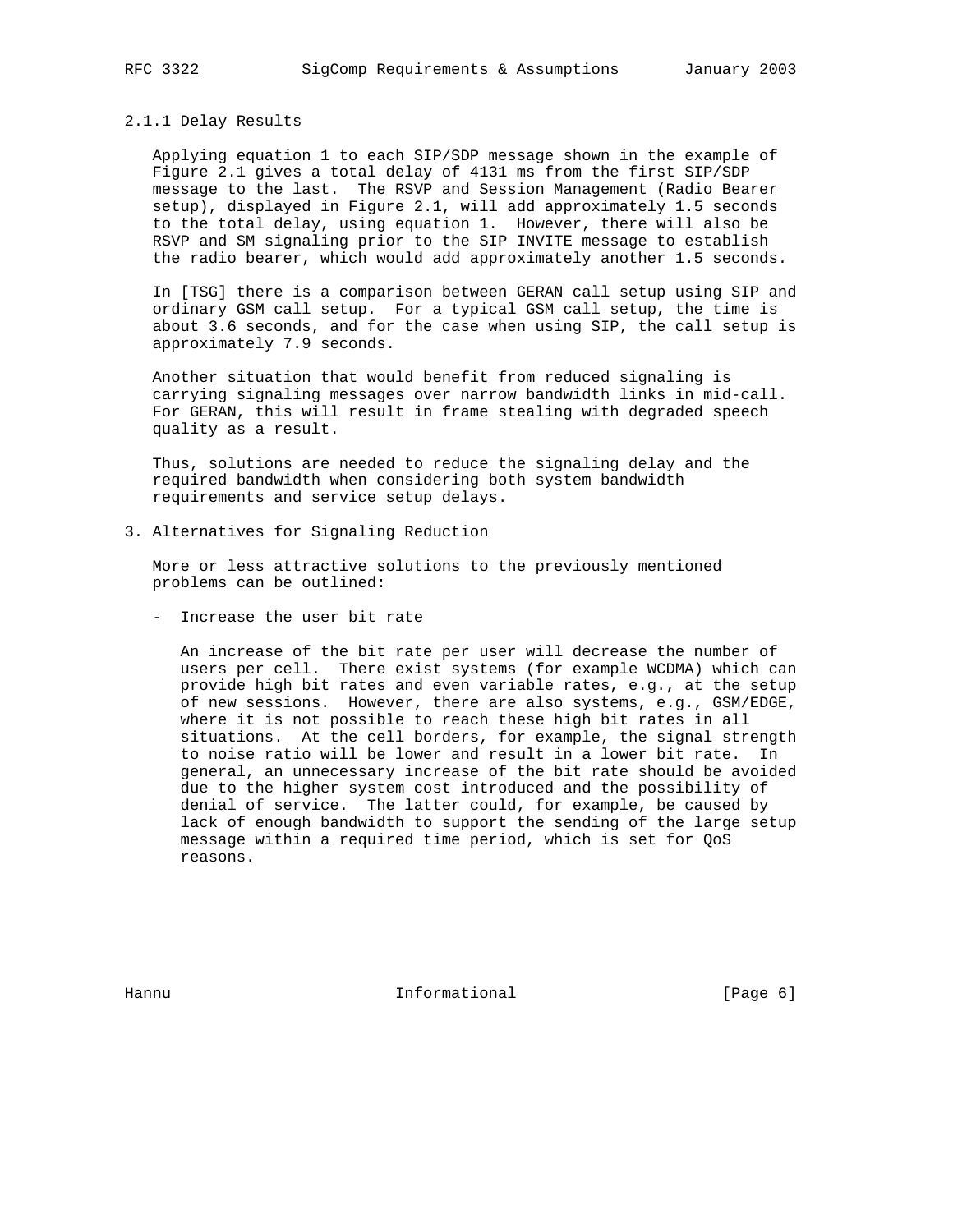- Decrease the RTT of the cellular link

 Decreasing the RTT would require substantial system changes and is thus not feasible in the short term. Further, the RTT-delay caused by interleaving and FEC will always have to be present regardless of which system is used. Otherwise the BER will be too high for the received data to be useful, or alternatively trigger retransmissions giving an average total delay of the same or higher magnitude.

- Optimize message sequence for the protocols

 If the request/response pattern could be eased up, then "keeping the pipe full" could be a way forward. Thus, instead of following the message sequence described in Figure 4.2, more than one message would be sent in a row, even though no response has been received. However, this would entail protocol changes and may be difficult at the current date.

- Protocol stripping

 Removing fields from a message would decrease the size of the messages to some extent. However, this would cause the loss of transparency and thus violate the End-to-End principle and is thus not desirable.

- Compression

 By compressing messages, the impact of the mentioned problems could be decreased. Compared to the other possible solutions compression can be made, and must be, transparent to the end-user application. Thus, compression seems to be the most attractive way forward.

- 4. Assumptions
	- Negotiation

 How the usage of compression is negotiated is out of the scope for this compression solution and must be handled by e.g., the protocol the messages of which are to be compressed.

- Reliable transport

 With reliable transport, it is assumed that a transport recovered from data that is damaged, lost, duplicated, or delivered out of order, e.g., [TCP].

Hannu **Informational Informational Informational** [Page 7]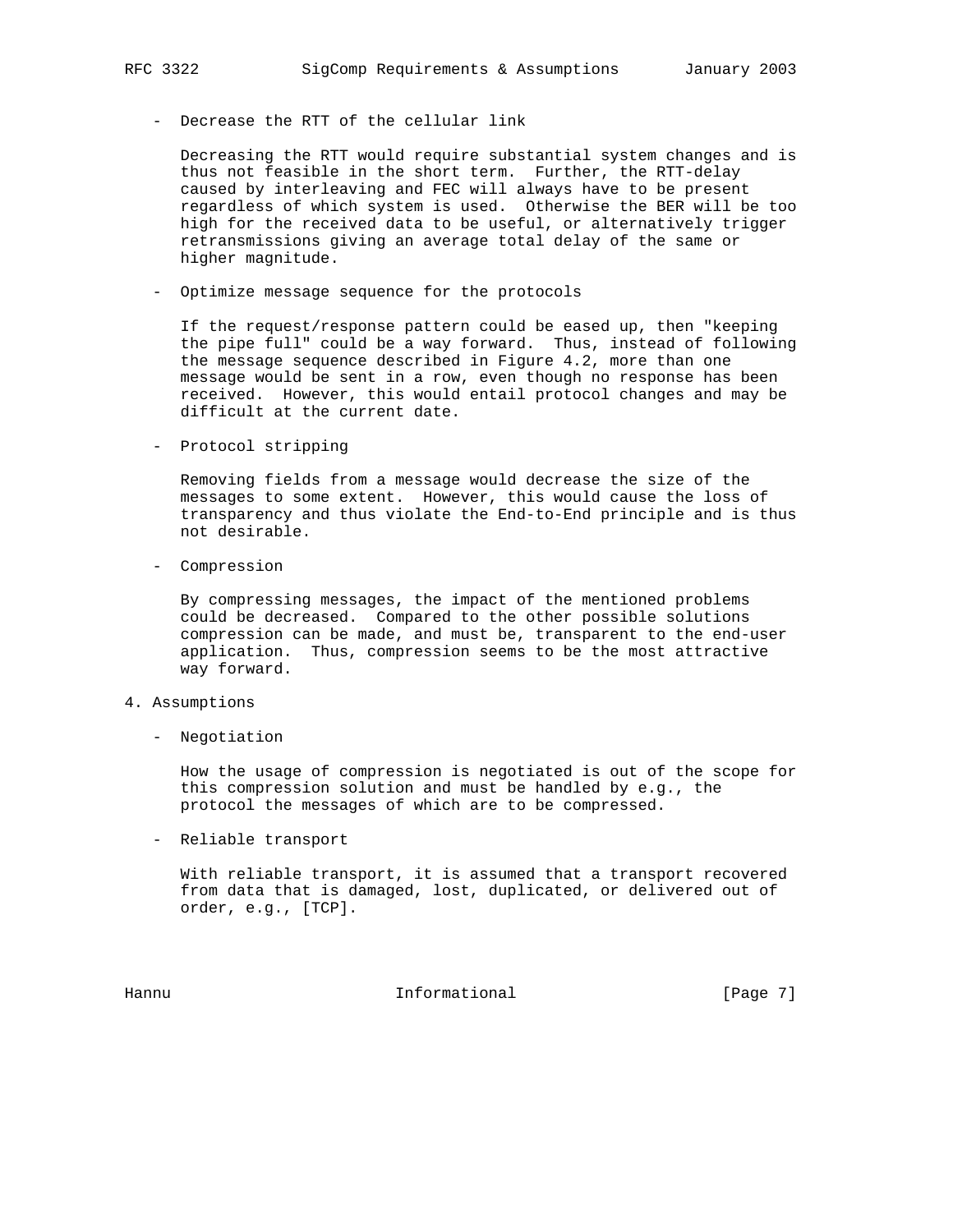#### - Unreliable transport

 With unreliable transport, it is assumed that a transport does not have the capabilities of a reliable transport, e.g., [UDP].

5. Requirements

 This chapter states requirements for a signaling compression scheme to be developed in the IETF ROHC WG.

 The requirements are divided into two parts. Section 5.1 sets general requirements concerning the Internet infrastructure, while Section 5.2 sets requirements on the scheme itself.

- 5.1. General Requirements
	- 1. Transparency: When a message is compressed and then decompressed, the result must be bitwise identical to the original message.

 Justification: This is to ensure that the compression scheme will not cause problems for any current or future part of the Internet infrastructure.

Note: See also requirement 9.

 2. Header compression coexistence: The compression scheme must be able to coexist with header compression, especially the ROHC protocol.

 Justification: Signaling compression is used because there is a need to conserve bandwidth usage. In that case, header compression will likely be needed too.

 3a. Compatibility: The compression scheme must be constructed in such a way that it allows the above protocols' mechanisms to negotiate whether the compression scheme is to be applied or not.

 Justification: Two entities must be able to communicate regardless if the signaling compression scheme is implemented at both entities or not.

 3b. Ubiquity: Modifications to the protocols generating the messages that are to be compressed, must not be required for the compression scheme to work.

 Justification: This will simplify deployment of the compression scheme.

Hannu **Informational Informational Informational Example 1 Page 8 I**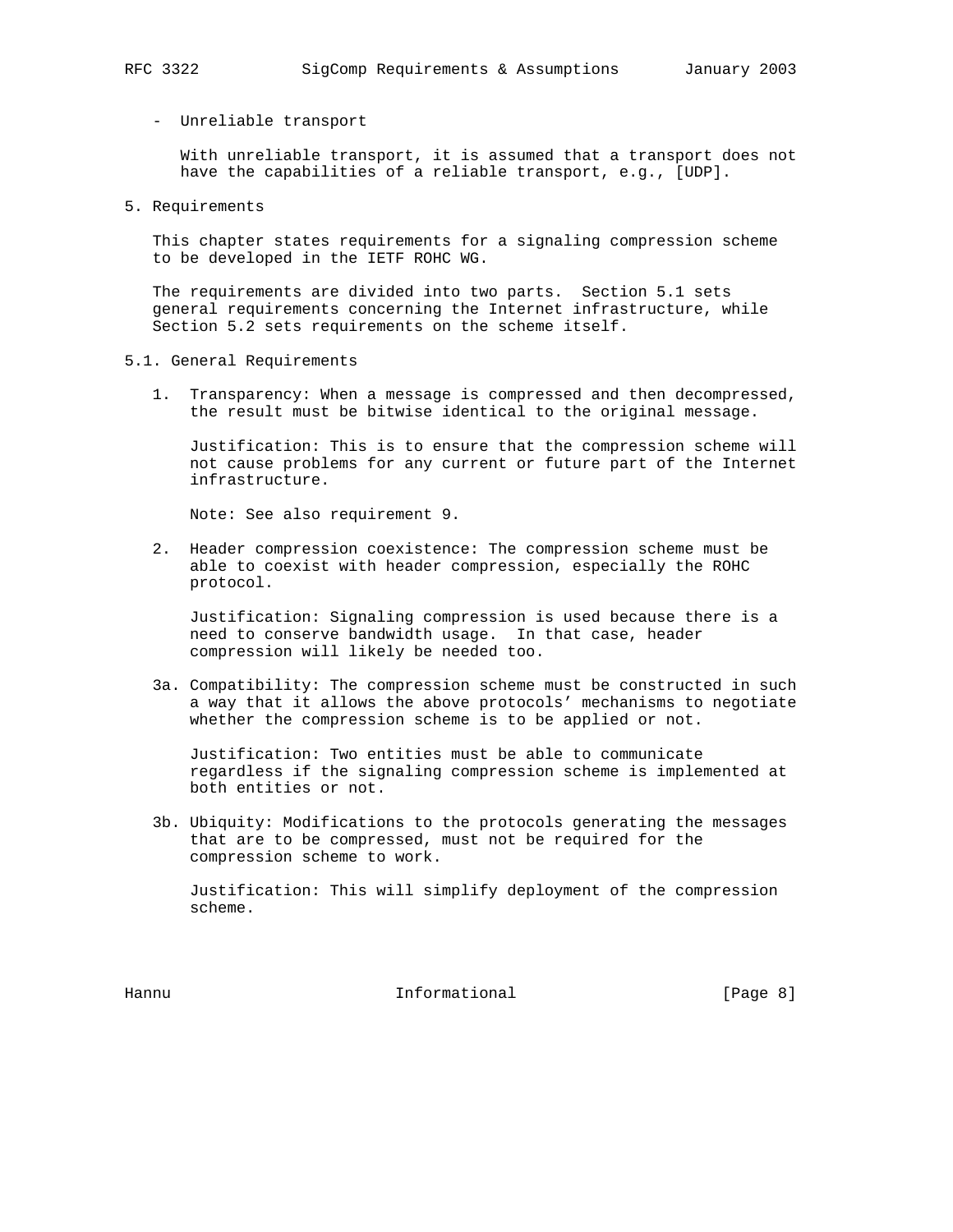Note: This does not preclude making extensions, which are related to the signaling compression scheme, to existing protocols, as long as the extensions are backward compatible.

 4. Generality: Compression of arbitrary message streams must be supported. The signaling compression scheme must not be limited to certain protocols, traffic patterns or sessions. It must not assume any message pattern to be able to perform compression.

 Justification: There might be a future need for compression of different ASCII based signaling protocols. This requirement will minimize future work.

Note: This does not preclude optimization for certain streams.

 5. Unidirectional routes: The compression scheme must be able to operate on unidirectional routes, i.e., without explicit feedback messages from the decompressor.

 Note: Implementations on unidirectional routes might possibly show a degraded performance compared to implementations on bi directional routes.

 6. Transport: The solution must work for both unreliable and reliable underlying transport protocols, e.g., UDP and TCP.

 Justification: The protocols, which generate the messages that are to be compressed, may use either an unreliable or a reliable underlying transport.

 Note: This should not be taken to mean that the same set of solution mechanisms must be used over both unreliable and reliable transport.

# 5.2. Performance Requirements

 The performance requirements in this section and the following subsections are valid for both unreliable and reliable underlying transport.

 7. Scalability: The scheme must be flexible to accommodate a range of compressors/decompressors with varying memory and processor capabilities.

 Justification: A primary target for the signaling compression scheme is cellular systems, where the mobile terminals have varying capabilities.

Hannu **Informational Informational Example 1** [Page 9]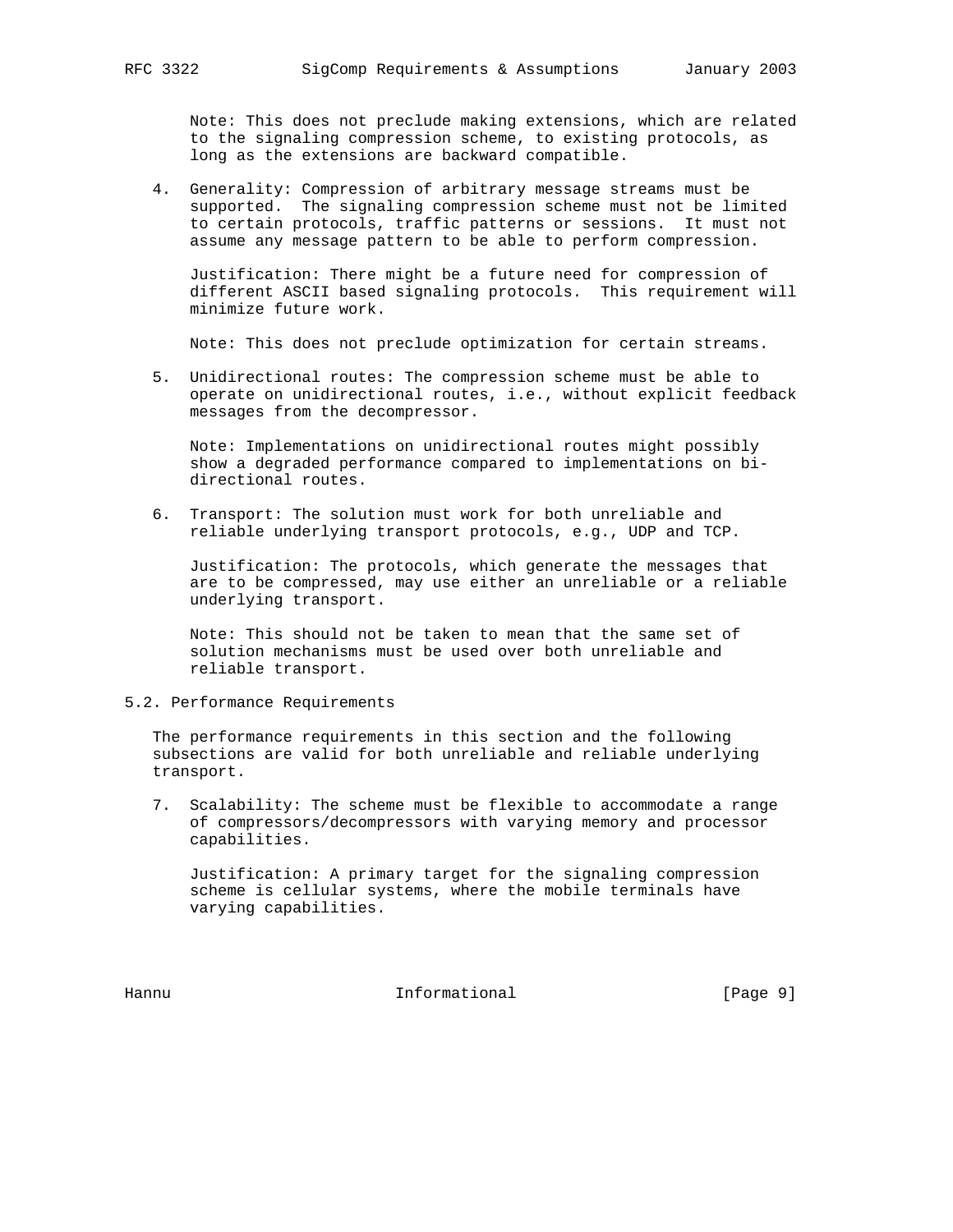8. Delay: The signaling compression must not noticeably add to the delay experienced by the end user.

 Justification: Reduction of the user experienced delay is the main purpose of signaling compression.

 Note: This requirement is intended to prevent schemes that achieve compression efficiency at the expense of delay, i.e., queuing of messages to improve the compression efficiency should be avoided.

 The following requirements are grouped into two subsections, a robustness section and a compression efficiency section.

5.2.1. Robustness

 The requirements in this section concern the issue of when compressed messages should be correctly decompressed. The transparency requirement (first requirement) covers the issue with faulty decompressed messages.

 9. Residual errors: The compression scheme must be resilient against errors undetected by lower layers, i.e., the probability of incorrect decompression caused by such undetected errors must be low.

 Justification: A primary target for the signaling compression scheme is cellular systems, where undetected errors might be introduced on the cellular link.

 10. Error propagation: Propagation of errors due to signaling compression should be kept at an absolute minimum. Loss or damage to a single or several messages, between compressor and decompressor should not prevent compression and decompression of later messages.

 Justification: Error propagation reduces resource utilization and quality.

 11. Delay: The compression scheme must be able to perform compression and decompression of messages under all expected delay conditions.

Hannu **Informational Informational** [Page 10]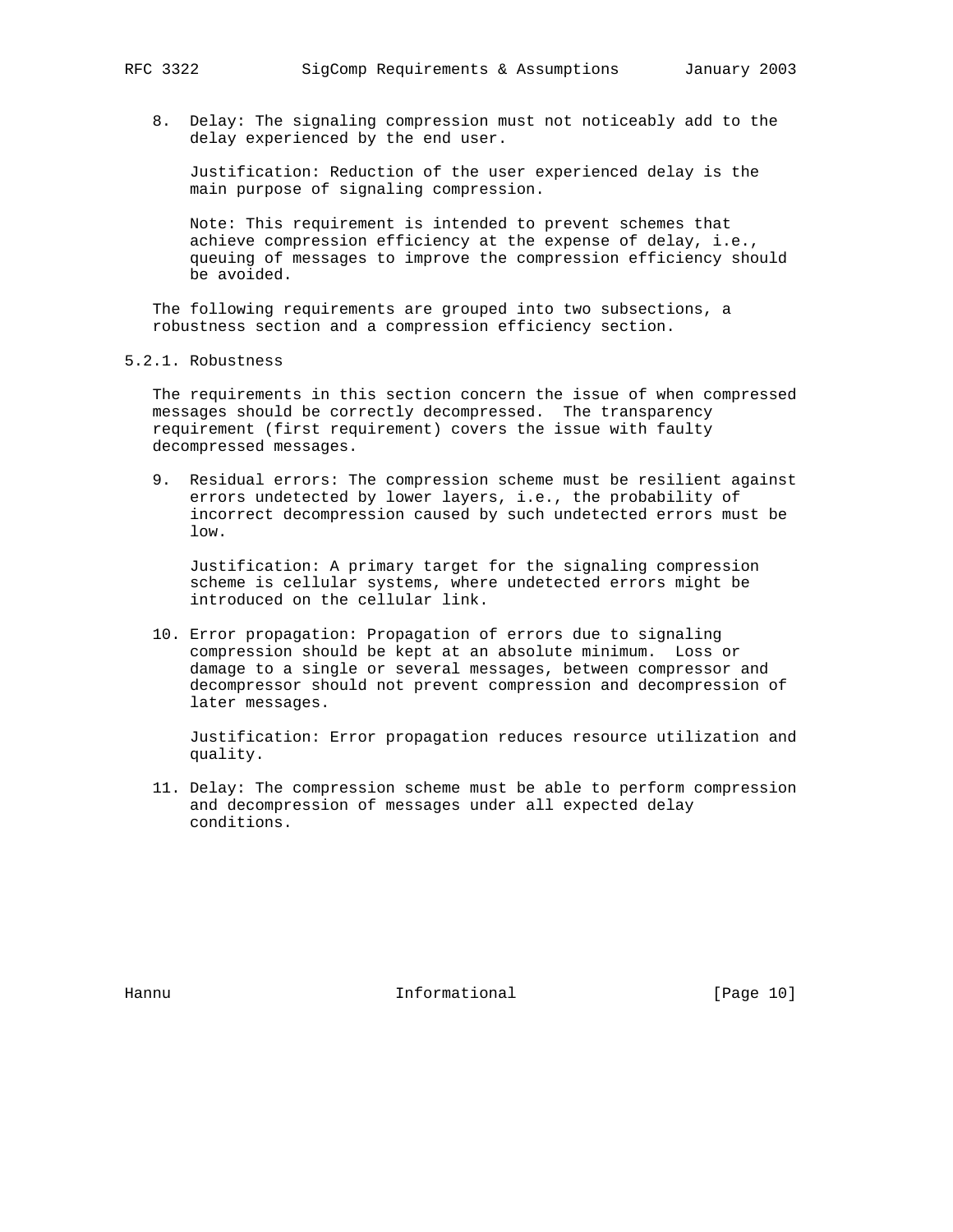#### 5.2.2. Compression Efficiency

This section states requirements related to compression efficiency.

- 12. Message loss: Loss or damage to a single or several messages, on the link between compressor and decompressor, should not prevent the usage of later messages in the compression and decompression process.
- 13. Moderate message misordering: The scheme should allow for the correct decompression of messages, that have been moderately misordered (1-2 messages) between compressor and decompressor. The scheme should not prevent the usage of later messages in the compression and decompression process.

 Justification: Misordering is frequent on the Internet, and this kind of misordering is common.

6. Security Considerations

 A protocol specified to meet these requirements must be able to cope with packets that have undergone security measures, such as encryption, without adding any security risks. This document, by itself however, does not add any security risks.

7. IANA Considerations

 A protocol which meets these requirements may require the IANA to assign various numbers. This document by itself however, does not require any IANA involvement.

- 8. References
	- [ROHC] Bormann, C., Burmeister, C., Degermark, M., Fukushima, H., Hannu, H., Jonsson, L-E., Hakenberg, R., Koren, T., Le, K., Liu, Z., Martensson, A., Miyazaki, A., Svanbro, K., Wiebke, T., Yoshimura, T. and H. Zheng, "RObust Header Compression (ROHC): Framework and four profiles: RTP, UDP, ESP, and uncompressed", RFC 3095, July 2001.
	- [RTSP] Schulzrinne, H., Rao, A. and R. Lanphier, "Real Time Streaming Protocol (RTSP)", RFC 2326, April 1998.
	- [SDP] Handley, H. and V. Jacobson, "SDP: Session Description Protocol", RFC 2327, April 1998.

Hannu **Informational Informational** [Page 11]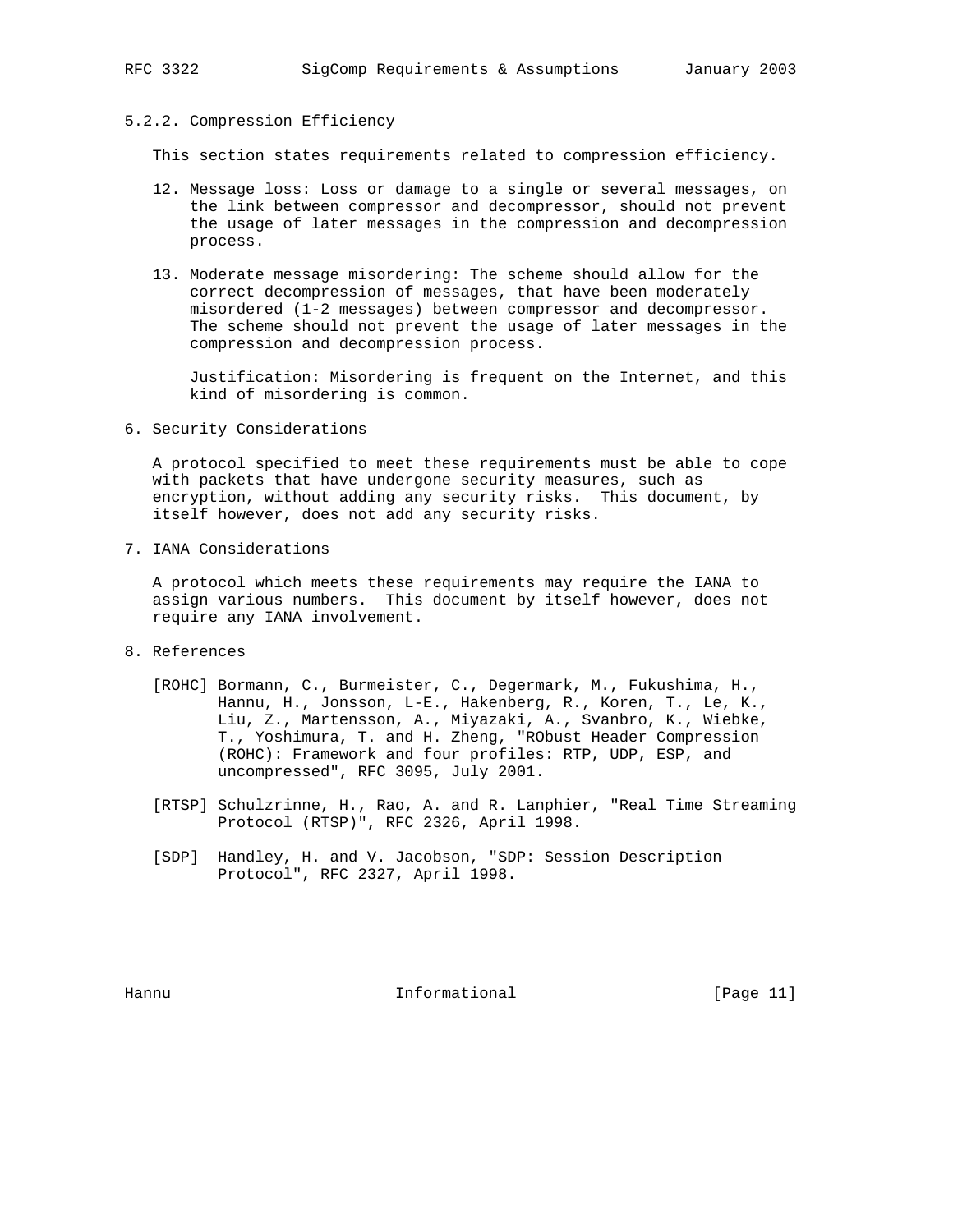- [SIP] Rosenberg, J., Schulzrinne, H., Camarillo, G., Johnston, A., Peterson, J., Sparks, R., Handley, M. and E. Schooler, "SIP: Session Initiation Protocol", RFC 3261, June 2002.
- [UDP] Postel, J., "User Datagram Protocol", STD 6, RFC 768, August 1980.
- [TCP] Postel, J., "Transmission Control Protocol", STD 7, RFC 793, September 1981.
- [TSG] Nortel Networks, "A Comparison Between GERAN Packet-Switched Call Setup Using SIP and GSM Circuit-Switched Call Setup Using RIL3-CC, RIL3-MM, RIL3-RR, and DTAP", 3GPP TSG GERAN #2, GP- 000508, 6-10 November 2000.
- 9. Author's Address

 Hans Hannu Box 920 Ericsson AB SE-971 28 Lulea, Sweden

 Phone: +46 920 20 21 84 EMail: hans.hannu@epl.ericsson.se

Hannu **Informational Informational** [Page 12]